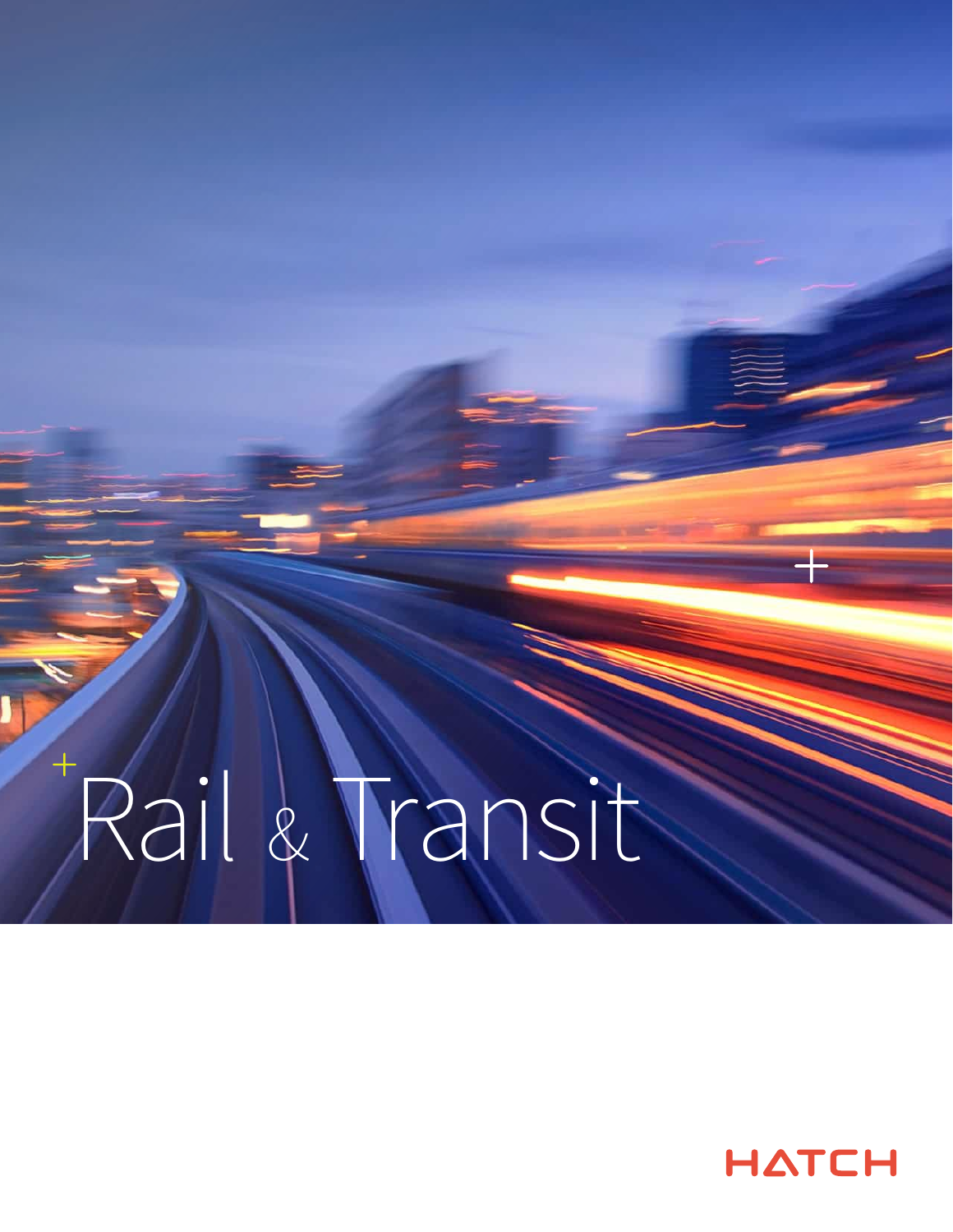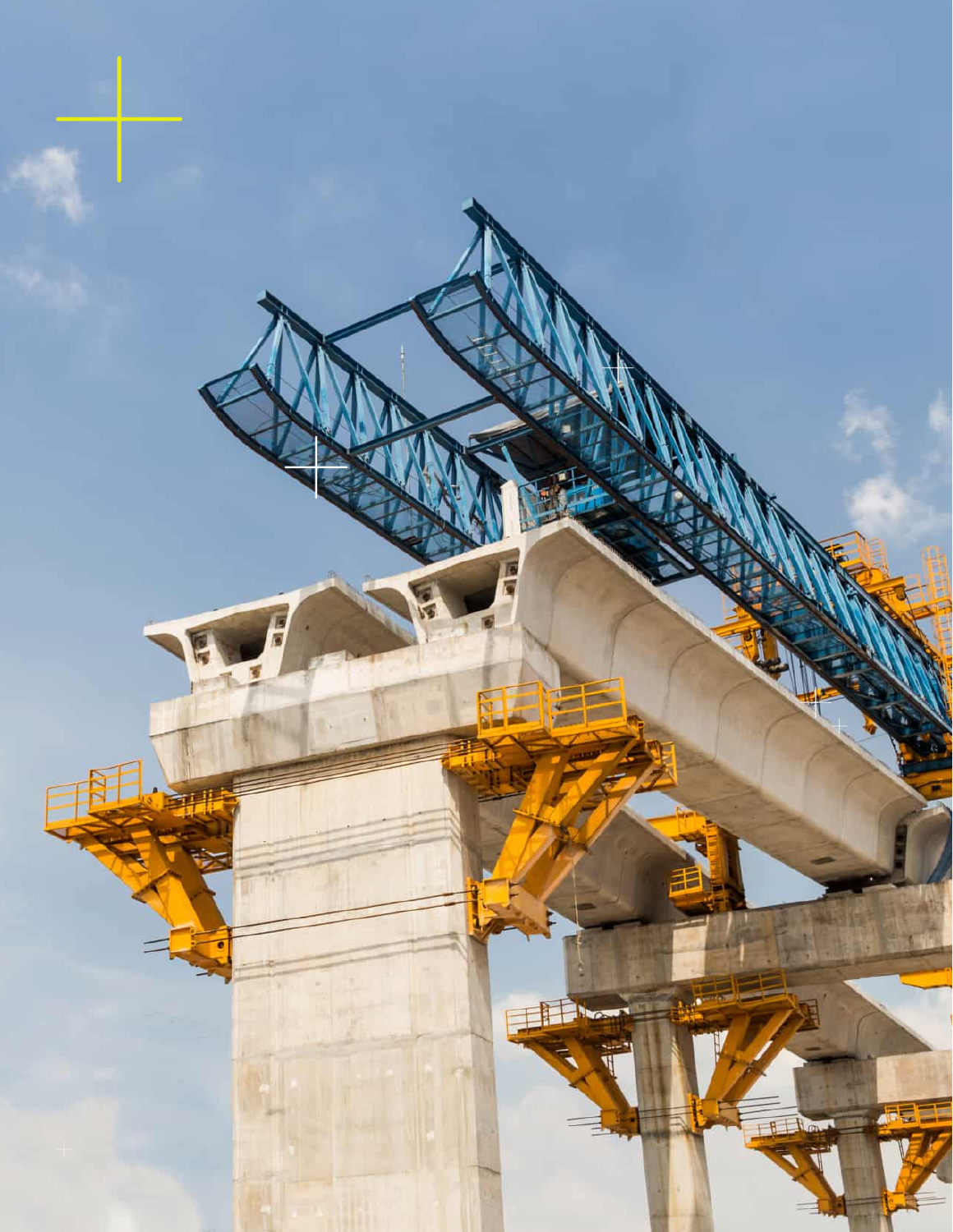## Ride the rails to the future

In today's world, businesses and communities are connected by intricate, multimodal networks that bring trade and travel closer together. The healthiest centers for livability and workability are those that plan, design, and integrate numerous modes of travel to offer a robust network of transportation options. Roads, rail lines, and marine corridors create greater connectivity between cities, states, provinces, and countries.

An important part of these networks is rail and transit infrastructure. Often considered the backbone to efficient travel, modern modes of rail and transit have become the focus of project owners, government officials, and community stakeholders. Rail and transit are key to unlocking congestion, maintaining efficient movement of goods and people, and exploring opportunities for sustainable and greener system design.

Throughout North America, communities recognize the positive impact a well-designed passenger rail system has on their quality of life and environment, and its strong relationship to economic success.

Whether a new-start program, an expansion, a series of extensions, or a major upgrade to an existing rail system, we have the experienced team that can ensure successful project delivery.

Our multidisciplinary staff has worked with all kinds of passenger rail and transit infrastructure, from subways and light rail corridors to tunnels, bridges, and signaling systems. Drawing on a broad range of skills, we can carry out large and complex projects in-house, freeing up your staff to perform its day-to-day work.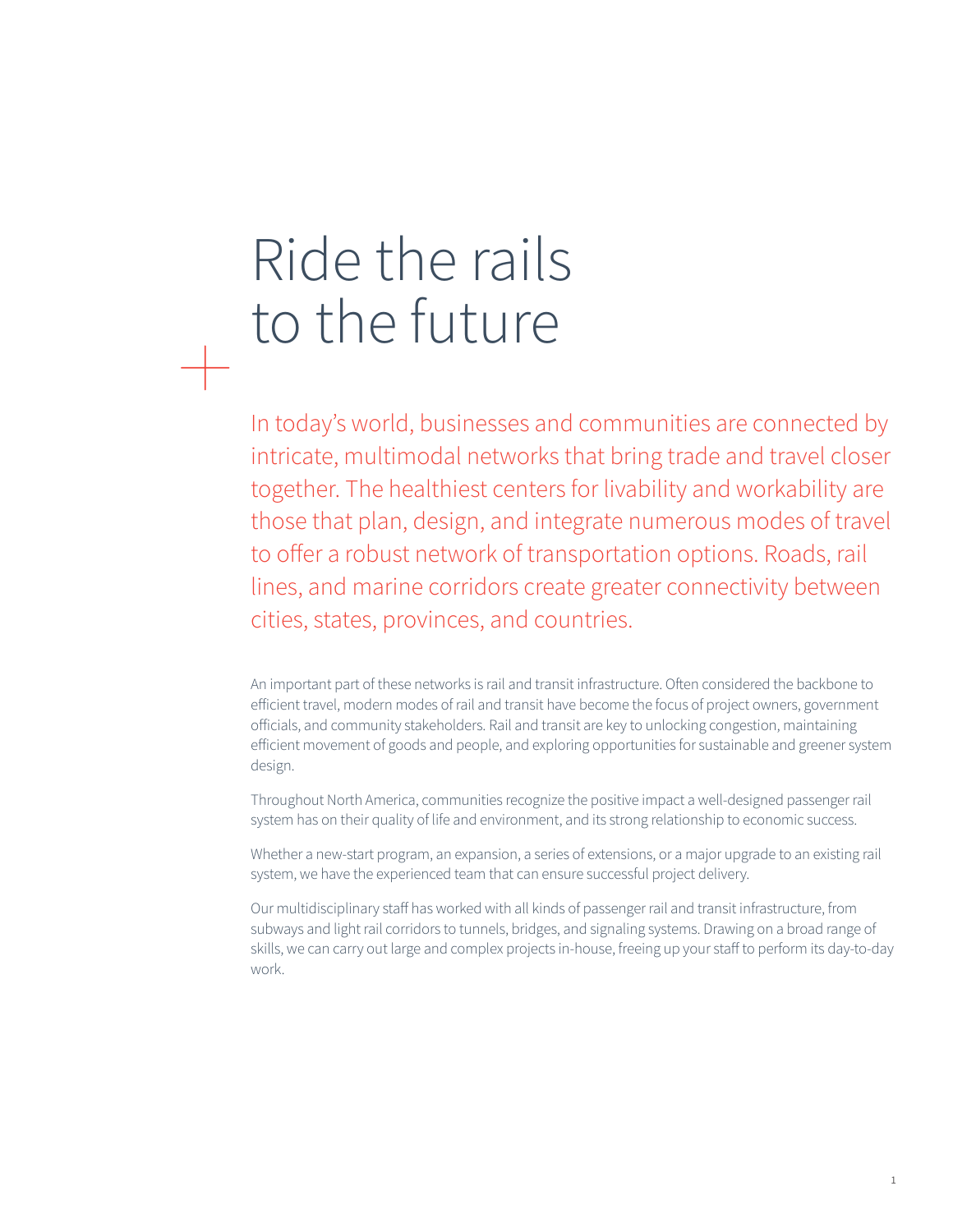

Green Line LRT, Calgary, Alberta, Canada

#### Our Capabilities

As the need for transit projects increases, so does the complexity of the project. From the initial project phases — conceptual engineering, project alternatives, right-of-way, and environmental mitigation — through design, construction, and commissioning, we provide clients with vital support. Our services cover all aspects of rail engineering, plus associated services such as value engineering, risk assessment, quality assurance and control, constructability reviews, and community relations.

The depth of knowledge and experience of our staff enables us to integrate existing systems with those that are more technologically advanced. Our knowledge of your operations and maintenance needs, and our familiarity with relevant codes and specifications, often result in reduced life-cycle costs for the equipment.

As systems integration specialists, we ensure full integration for various systems components, from the conceptual design phase through the entire development, procurement, and testing process.

#### If you are considering any of the following, we can support you:

- Intercity & High-speed
- Commuter Rail
- Light Rail & Streetcars
- General Freight
- Rail Stations & Multimodal Terminals
- Heavy Rail & Subways
- Air/Rail Connections
- Vehicle Maintenance Facilities & Operations Centers
- Rail Corridor Development
- Technical (EPCM): Design & Implementation
- Bridges & Viaducts
- Grade Crossings & Separations
- Tunnels & Trenches
- Signaling & Controls
- Electric Traction
- Environmental Remediation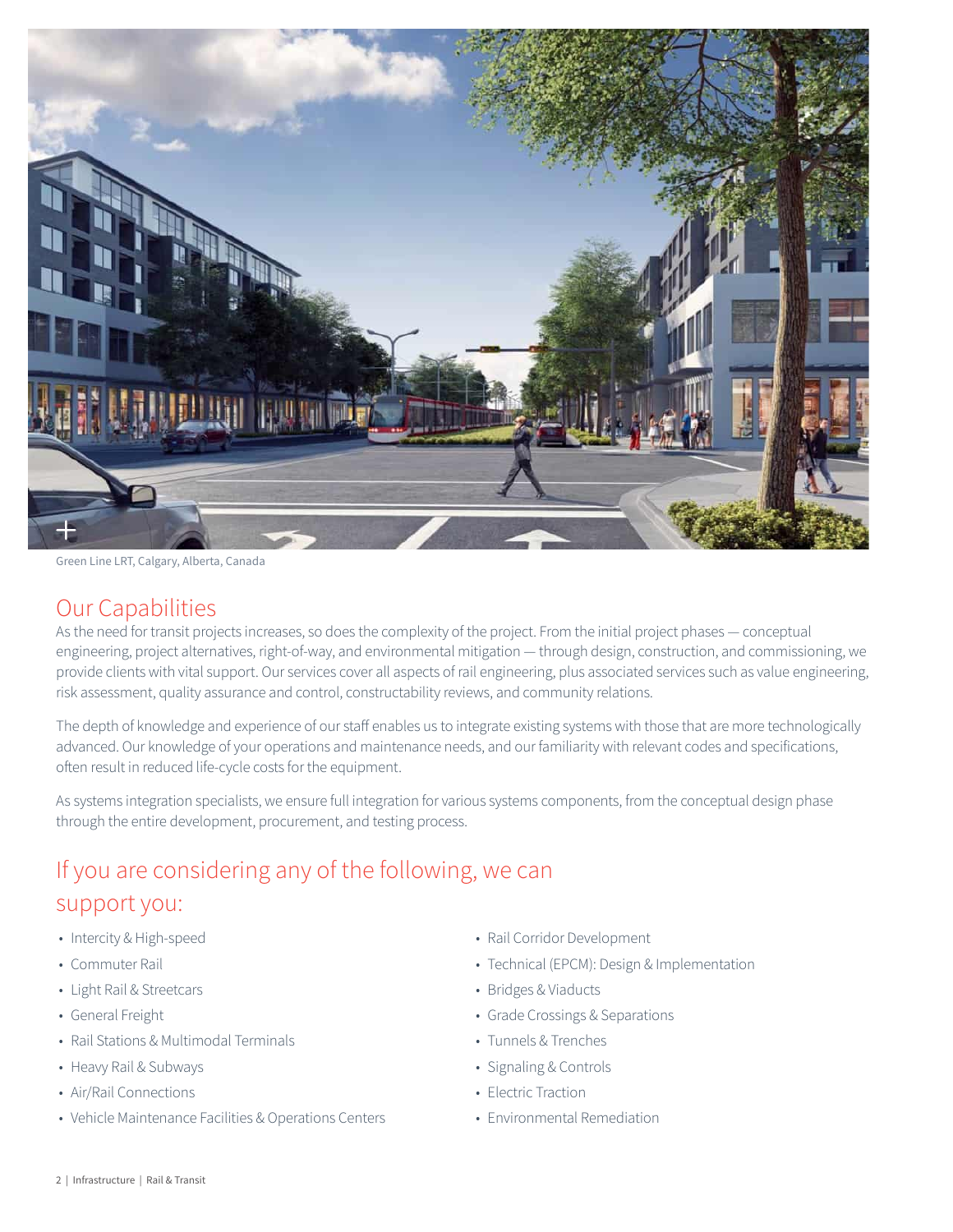

Go Transit, Ontario, Canada

#### Commuter Rail

Efficient and cost-effective commuter rail is vital to economic development in urban areas. In Toronto, the biggest city in Canada, Union Station supports 250 GO Transit commuter train movements, links GO Transit to the city's subway system, and serves Canadian Pacific, Canadian National, VIA, and ON Rail operations.

As a key member of the HDI Joint Venture, Hatch was responsible for overall program management for the \$750 million Union Station Rail Corridor Infrastructure Improvement Program, including trackwork, electronic systems, fire and life safety, and a heritage train shed.

According to the City of Toronto, "Union Station's revitalization will result in many benefits to commuters, including bigger, brighter transit concourses, more exits and entrance to the station, new PATH connections, repair and rehabilitation of an aging facility, and the introduction of an exciting and revitalized retail presence."

Hatch's participation helped minimize disruption to train service and inconvenience to passengers, and ensure that the new Union Station will not only be beautiful but safe, efficient, sustainable, and highly functional.



VIVA Next Vaughn Metropolitan Centre, Toronto, Ontario, Canada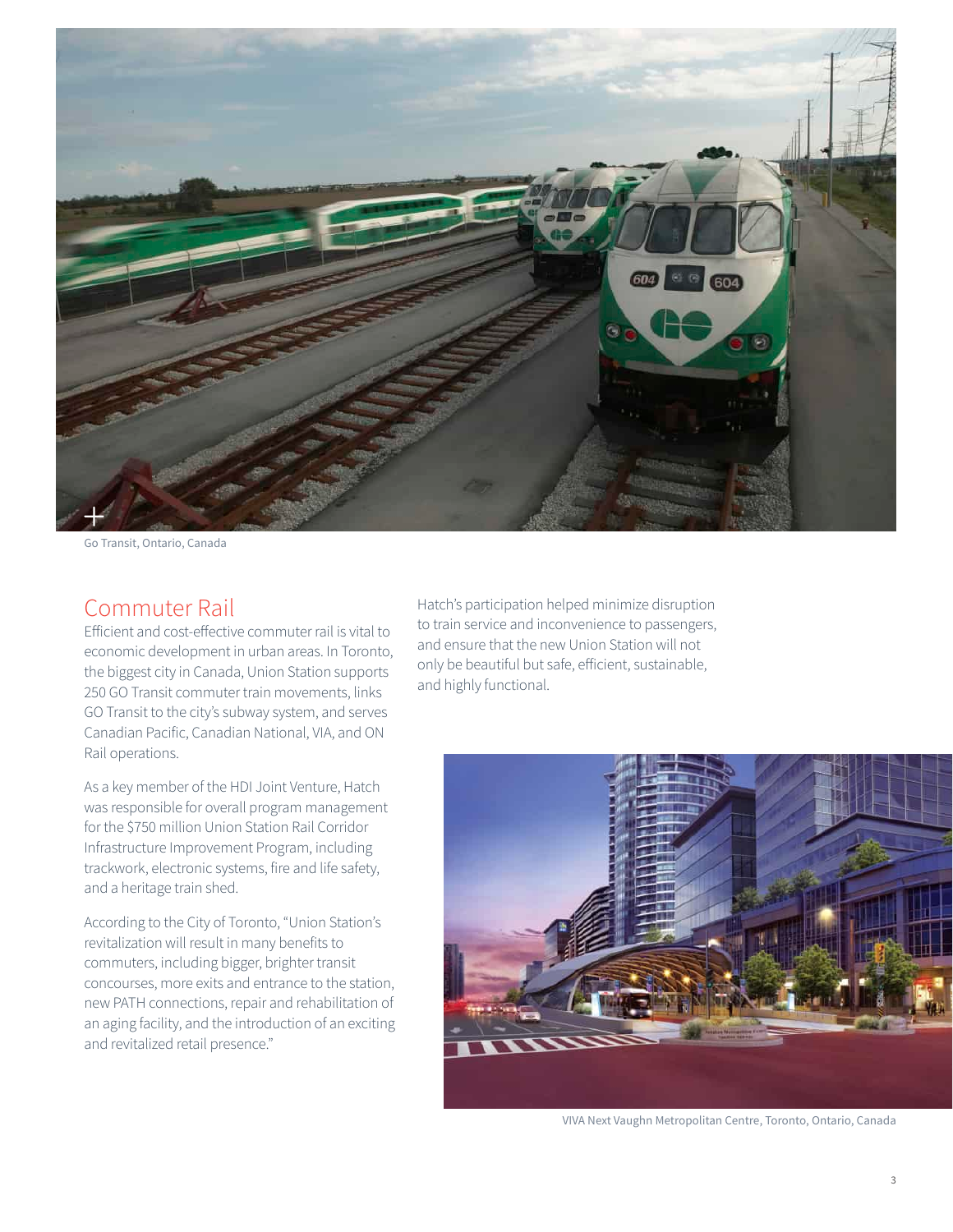

West LRT 45<sup>th</sup> Street Station, Calgary, Alberta, Canada

#### Light Rail & Streetcars

More flexible than heavy rail and less expensive to build, light rail transit (LRT) has become a popular and important transportation alternative in North America.

In 1981, Calgary launched its rail system with the first line of C-Train, making the system among the first in North America to use LRT. A second C-Train line was completed in time for the 1988 Olympics.

Calgary's West Line was the first new line to be added to the C-Train in 25 years. As Owner's Engineer, we responsible for the preliminary design of all project elements and for developing schedules, cost estimates, contracts, proposals and proposal reviews, and constructability reviews.

We also were responsible for public engagement support, risk management, construction monitoring and administration, and quality auditing. Riders can now travel from downtown Calgary to the 69th Street Station in only 18 minutes.

In the US, we play a leading role in projects for major clients such as the Santa Clara Valley Transportation Authority and Seattle's Sound Transit. Hatch is the prime designer for LA's Regional Connector LRT project, a design-build initiative with a budget totaling almost a billion dollars. We are also providing engineering services for the Crenshaw/LAX Transit Corridor, extending the corridor approximately 8.5 miles from the existing Metro Green Line.

We also helps cities make use of streetcars, an energy-efficient and increasingly popular element of urban revitalization initiatives.



2010 Olympic Streetcar, Vancouver, British Columbia, Canada LA Metro Regional Connector, California, USA

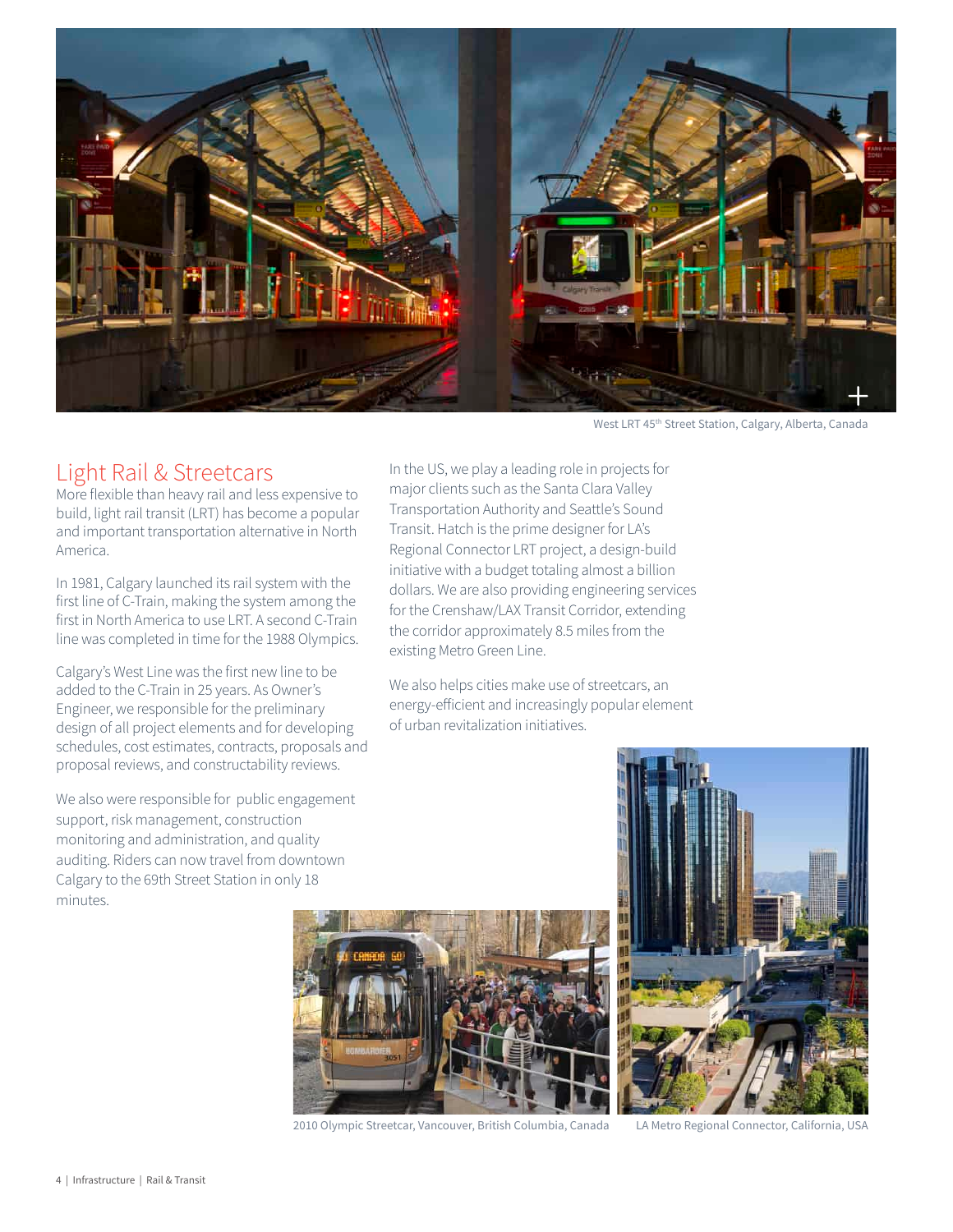

Division 16: Southwestern Yard – Crenshaw/LAX Transit Corridor, Los Angeles, California, USA

#### Heavy Rail & Subways

Almost two dozen North American cities, from New York City to Atlanta, Montreal, and San Francisco, rely on rapid transit systems to move people quickly and safely through the urban environment. Transit systems give commuters the option of moving easily around a city and suburbs. It entices people to forgo their cars, in turn reducing emissions and traffic congestion.

The extension of Toronto's Spadina subway line outside the city limits is the biggest expansion project ever undertaken by the Toronto Transit Commission. The Spadina extension includes two 18-foot-diameter tunnels, six emergency exit shafts and buildings, seven cross-passages, two launch shafts for tunnel boring machines, and a 919-foot section of triple tunnel. Hatch, a leader in tunneling technology, designed the twin tunnels using a sixsegment universal ring arrangement.

Service on the new Spadina subway extension is expected to begin the fall of 2016, using

comfortable new Toronto Rocket trains. Trains will run every four to five minutes.

The extended line will save 30 million car trips a year to and from the city. It will provide convenient, energy-efficient public transportation for more than 60,000 students and faculty at York University. The project is expected to generate about 20,000 jobs during the course of construction.



Spadina Subway Extension, Toronto, Ontario, Canada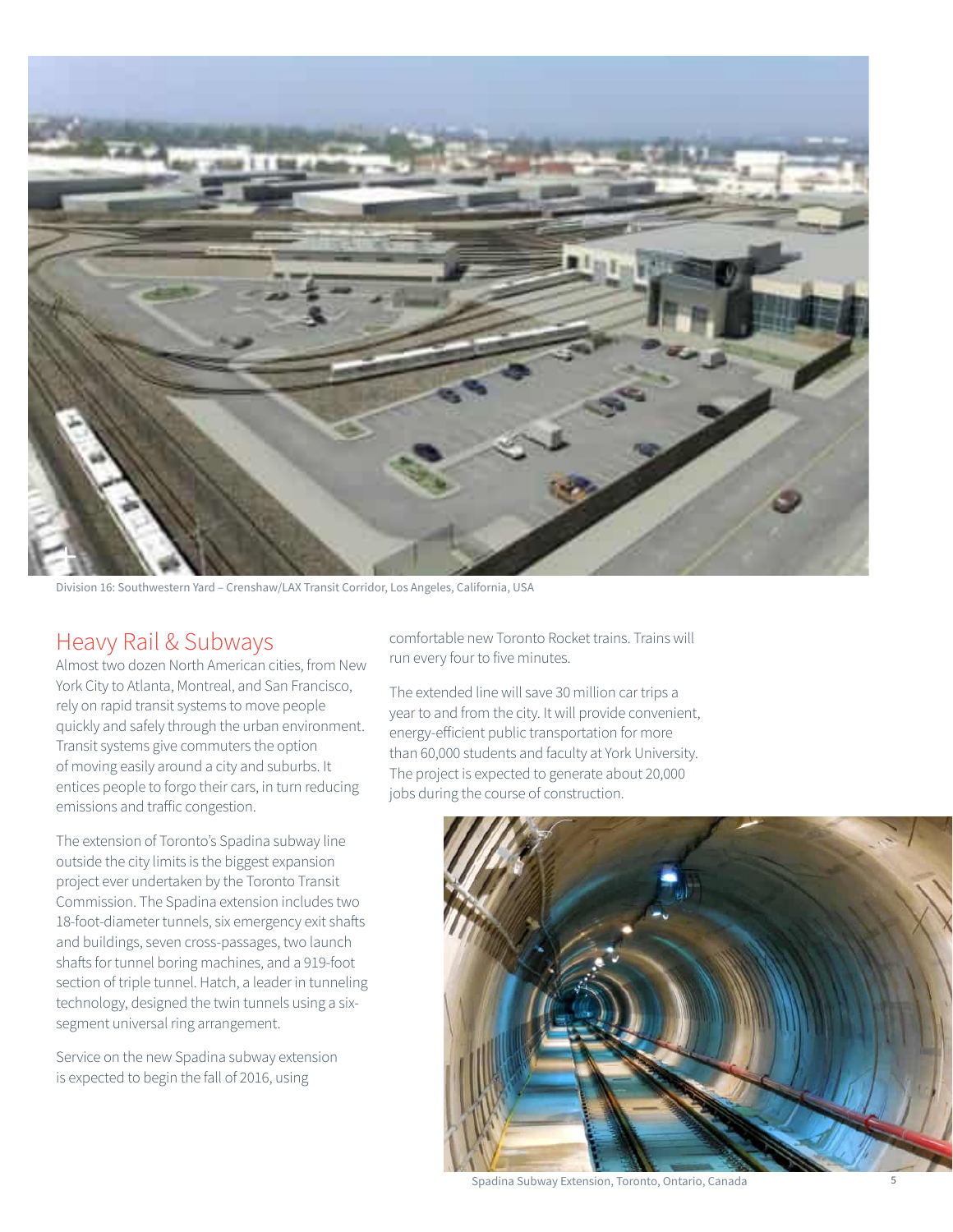#### Intercity & High-Speed

High-speed rail offers potentially major benefits in traveler convenience, economic stimulation, and environmental protection. The California High-Speed Rail project is expected to reduce greenhouse gas emissions by 12 billion pounds per year — the equivalent of one million cars — and cut consumption of foreign oil by 12.7 million barrels.

From 2007 to 2015, we provided project management, preliminary design, environmental engineering, permitting, and right-of-way acquisition services for three segments of the system, including Palmdale to Los Angeles, the most difficult section in the system. This 65-mile section covers challenging terrain, including rivers, steep mountains, sensitive ecosystems, three major seismic fault lines, and densely populated cities.

When the project is complete, a passenger will be able to board an express train in San Francisco and step off the train in Los Angeles 2 hours and 40 minutes later. That's three to four hours less than a driver would need to cover that distance — even without traffic.



High-speed rail offers potentially major benefits in traveler convenience, economic stimulation, and environmental protection.



California High-Speed Rail Train, Fresno to Orange County, USA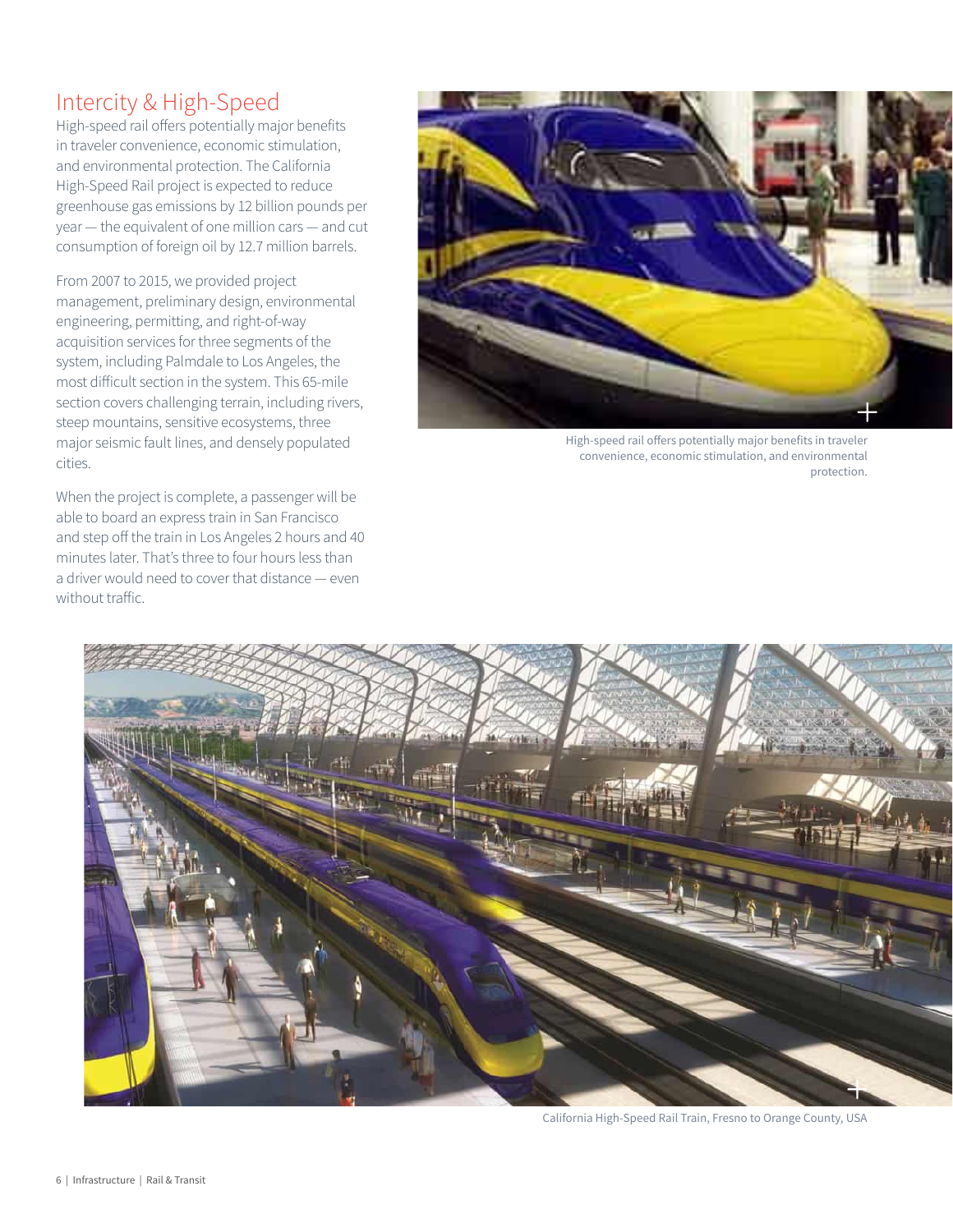#### Air/Rail Connections

Air/rail connections are among the most complex multimodal challenges faced by designers. In Greater Seattle, where hilly ground makes road development difficult and expensive, the first planned line of the city's light rail system was the Sound Transit Central Link, connecting downtown Seattle with the city's airport.

In 2000, Sound Transit retained Hatch to provide engineering services for the 5-mile Tukwila segment of the Central Link. Hatch's successful performance led it to be hired for additional work on the Central Link, including Section 755 between S. Boeing Access Road and S. 154th Street, and Section 770, known as the Airport Link.

Our value engineering on Section 755 saved the client approximately \$23 million and shortened the duration of construction by eight months. Using an innovative approach, guideway runoff was directed to longitudinal diffusers along the low deck edge, allowing runoff to be dispersed to the natural environment. Flared piers and tulip-shaped columns added to the elevated guideway's aesthetic appeal.



 Sound Transit Central Link, connecting downtown Seattle with the city's airport



Canada Line, Vancouver, British Columbia, Canada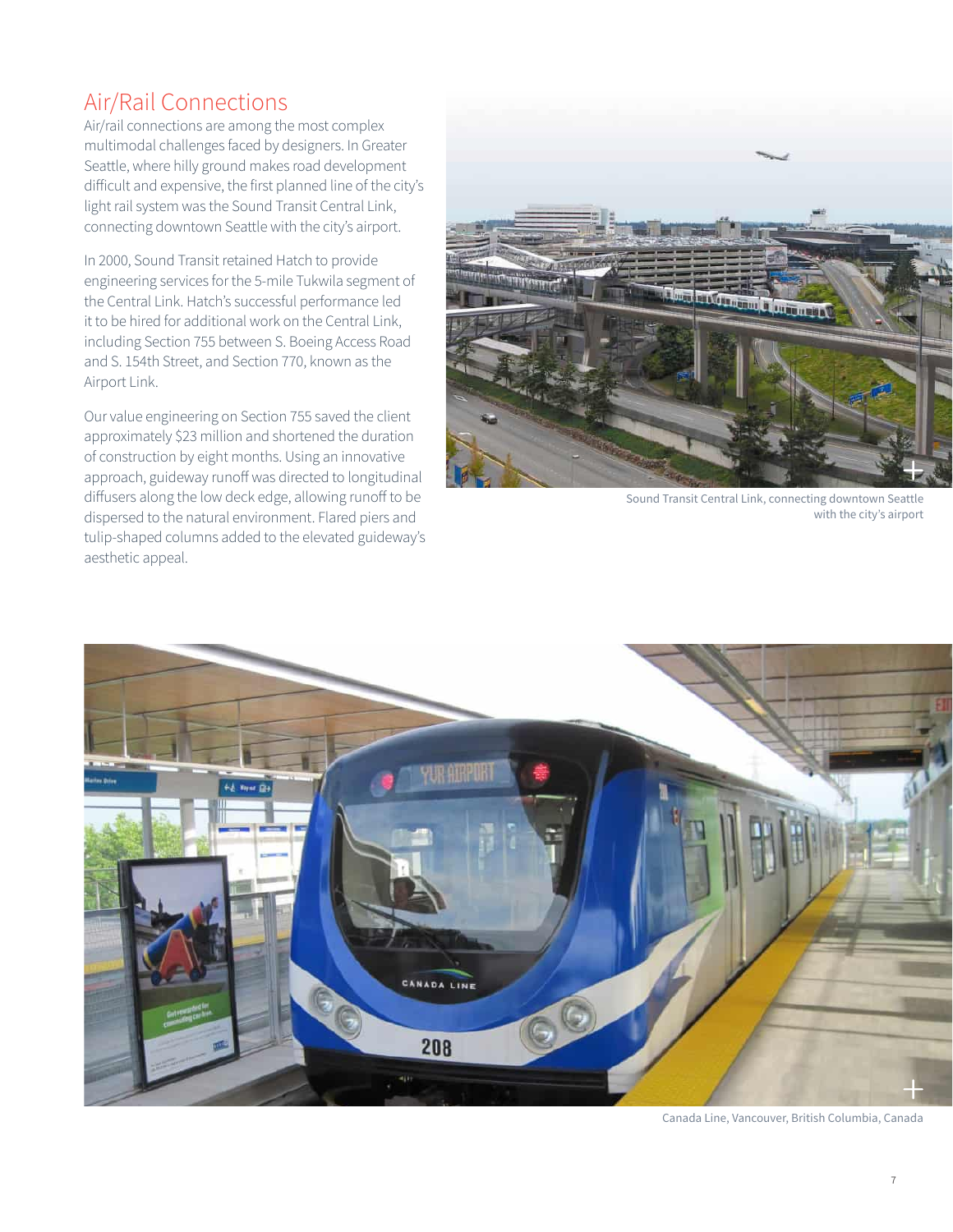

A preferred engineering firm for Canadian National Railway, Canadian Pacific Railway and British Columbia Railway Properties Ltd.

Guided by your vision, we challenge conventional thinking. We innovate together to create a better future.

#### General Freight

General freight rail corridors transport a multitude of commodities in different train configurations, running at different speeds, in a time and costefficient manner. Our clients have reaped the benefits of integrated and optimized solutions that we have developed in conjunction with operating staff and management teams.

#### Rail Stations & Multimodal **Terminals**

Efficient and cost-effective commuter rail is vital to economic development in urban areas. Efficient and cost-effective commuter rail is vital to economic development in urban areas. In Toronto, the biggest city in Canada, Union Station supports 250 GO Transit commuter train movements, links GO Transit to the city's subway system, and serves Canadian Pacific, Canadian National, VIA, and ON Rail operations.

As a key member of the HDI Joint Venture, Hatch was responsible for overall program management for the \$750 million Union Station Rail Corridor Infrastructure Improvement Program, including trackwork, electronic systems, fire and life safety, and a heritage train shed.

According to the City of Toronto, "Union Station's revitalization will result in many benefits to commuters, including bigger, brighter transit concourses, more exits and entrance to the station, new PATH connections, repair and rehabilitation of an aging facility, and the introduction of an exciting and revitalized retail presence."

Our participation helped minimize disruption to train service and inconvenience to passengers, and ensure that the new Union Station will not only be beautiful but safe, efficient, sustainable, and highly functional.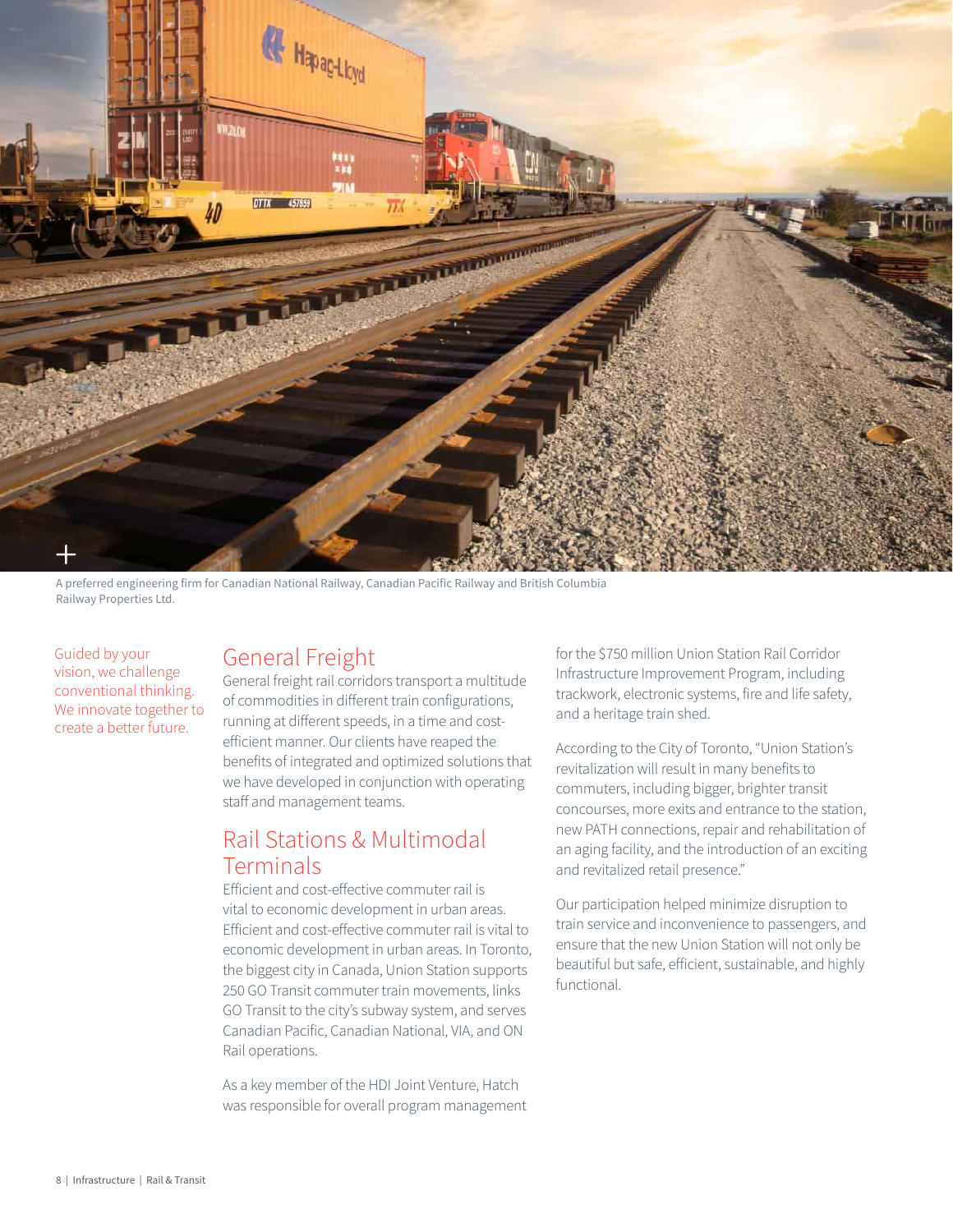Union Station Rail Corridor Infrastructure Improvement Program, Toronto, Ontario, Canada

11145

 $\frac{1}{26}$  26  $\rightarrow$  1

 $\leftarrow 27$ 

**The True** 

26

 $U_{\text{N}}$ 

 $\lrcorner$ 

5

9